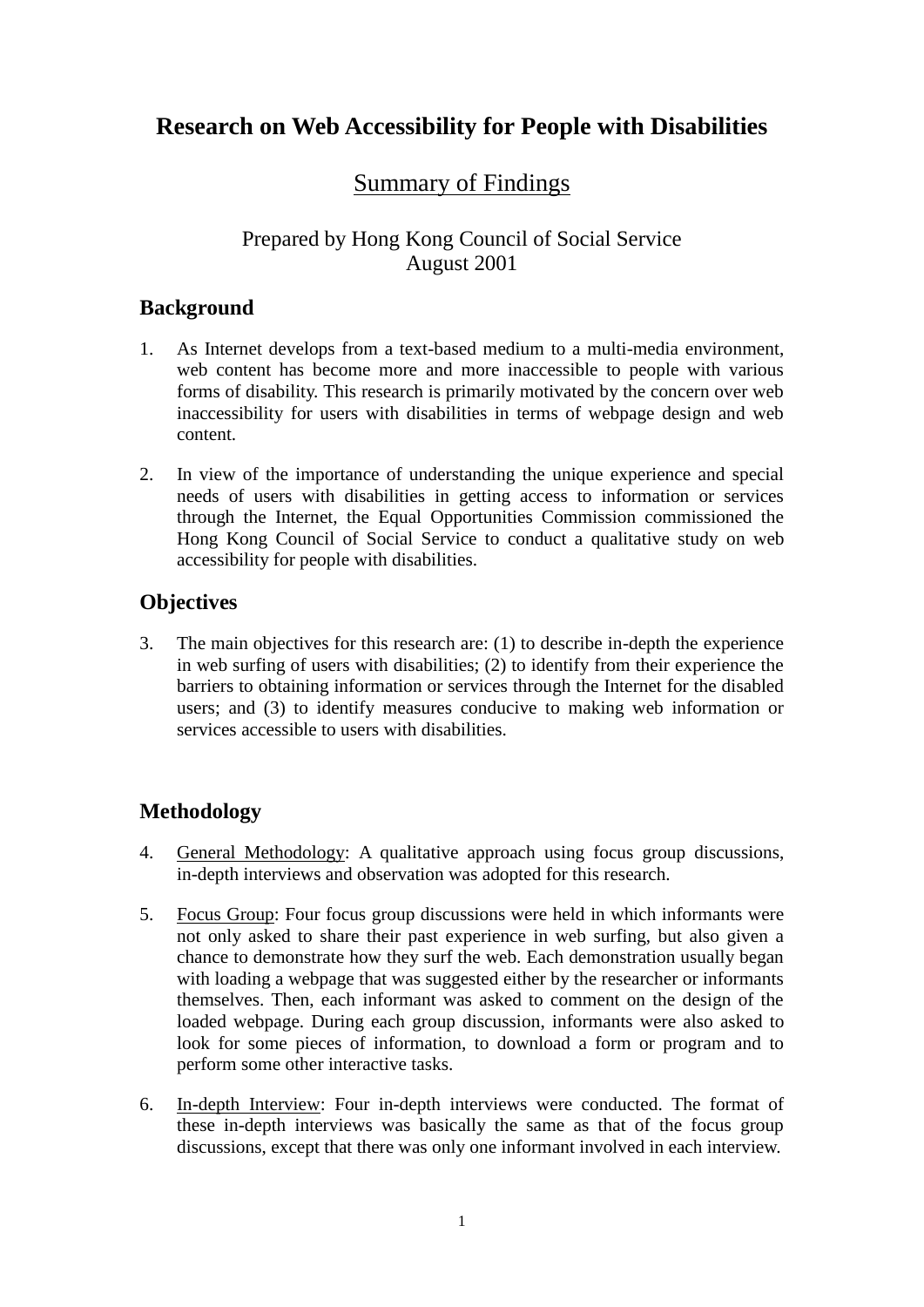- 7. Observation: Two observations were conducted because some informants who have severe mental handicap or spasm were unable to express themselves verbally. During the observations, social workers were invited to assist informants in web surfing or communicating with the researcher.
- 8. User Informants: Four groups of informants were involved, namely users with visual impairment, users with hearing impairment, users with physical handicap and users with mental handicap. The informants were not randomly but purposefully selected by disability concerned groups. In order to ensure that opinions and ideas were based on actual experience of informants, only users with experience and knowledge in web surfing were selected as the informants of the research.
- 9. Collaborative Informants: As some informants, for example, users with severe mental handicap, spasm or hearing impairment could not express themselves verbally, social workers were invited to talk about how their clients obtain information or services through the Internet.

## **Findings**

# *Blind Users*

- 10. Graphical objects or links without "alt-text" were inaccessible to blind informants as those objects could not be identified by the Power Braille or voice programs. While text-only version was not always a preferred choice for blind users, one informant who was new to the Internet considered that text-only version is easier to manage for inexperienced users. Informants expressed that they too would like to "read" the graphical objects.
- 11. As they read web content in a linear flow, webpages with too many frames containing different information could confuse them. The ESDLife webpage [\(URL: www.esdlife.come.hk](ww.esdlife.come.hk) visited on 13 March 2001) was an example. As the Power Braille could only show one small piece of information at a time, blind informants would not know where they were if there are too many pop-up windows or frames.
- 12. Poorly designed index gave another frustrating experience. Sometimes, headings used for index system was not descriptive. Users would have to guess the type of information that is imbued with a particular linkage and that increases the chances of misconnecting to webpages that are not intended to visit. The People Index in the ESDLife webpage [\(URL: www.esdlife.come.hk](ww.esdlife.come.hk) visited on 13 March 2001) is an example where the Chinese name of "魅力之都" did not tell much of the subject matter.
- 13. Volume of information or headings of linkage posed a problem for this group of informants too. For them, browsing a webpage required both time and good memory. It was difficult for them to browse a webpage that has too many categories of linkage or too much information because they had to memorize all categories and information before they could choose the one they want.
- 14. Arranging tabulated information should also be treated with care. Problems arose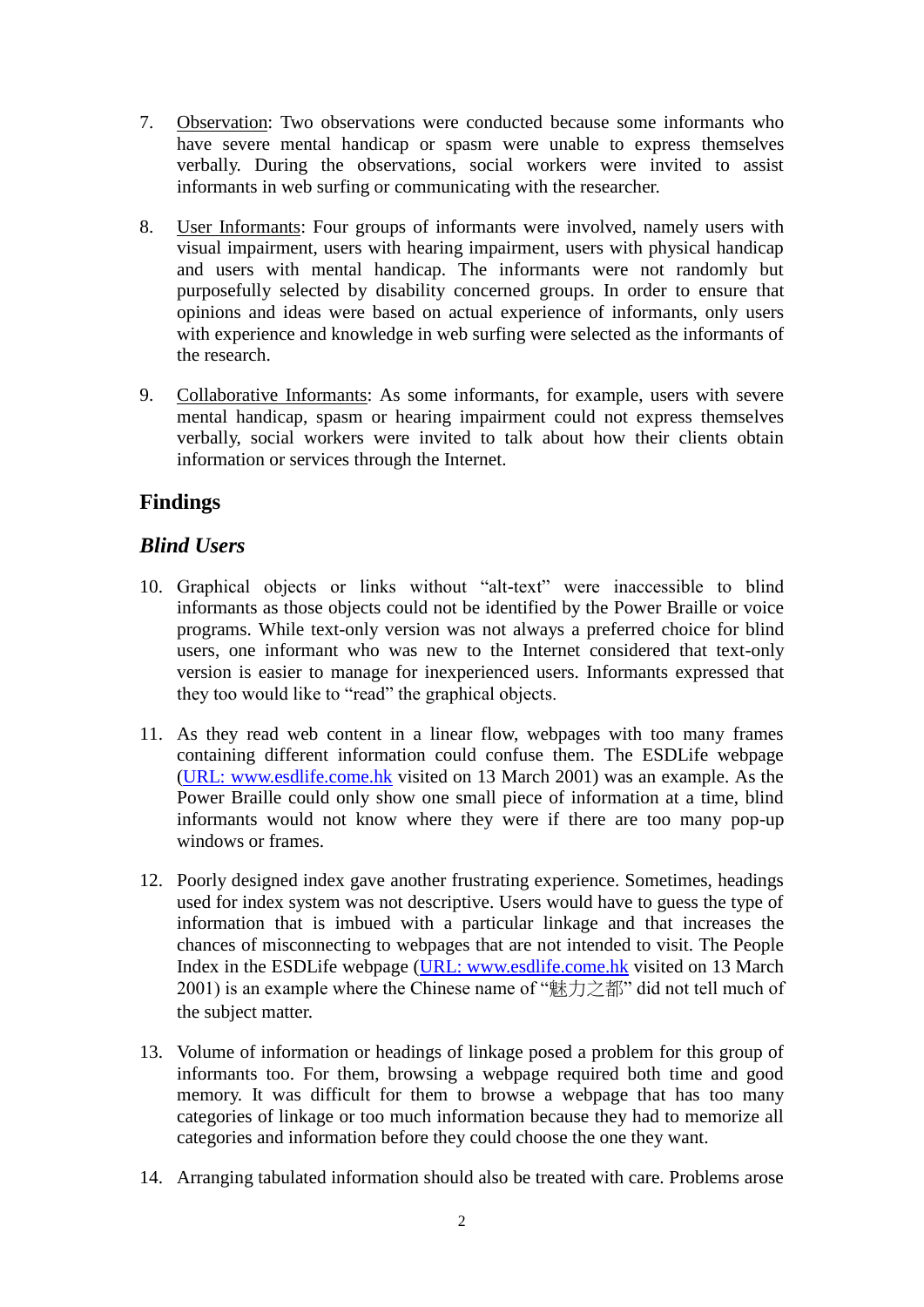when pieces of information displayed in cells of a matrix were simply treated as rows of texts and the Power Braille or the voice programs would then read the information row by row. The 5-day weather forecast tabulated on the webpage of the Hong Kong Observatory, for example, was an illustration of this shortcoming (URL: [www.info.gov.hk/hko/wxinfo/currwx/f5dc.htm](http://www.info.gov.hk/hko/wxinfo/currwx/f5dc.htm) visited on 28 February 2001). In that case, the informants needed to reconstruct the matrix mentally by memorizing each and every row of information to obtain the targeted piece of information.

#### *Users with Hearing Impairment*

- 15. Audio information was by its very nature inaccessible to the informants with hearing impairment. Therefore, it is necessary to prompt them to the existence and, where necessary, the content of audio information. As demonstrated in the focus group, informants with hearing impairment were not aware of and, therefore, denied access to information presented in audio format.
- 16. Complicated and detailed textual information with too many technical jargons are difficult for informants with hearing impairment to understand. They said that language in textual format was not their first but second language. Providing a sign language version was suggested as an option.

#### *Users with Partially Visual Impairment (PVI Users)*

- 17. PVI informants were unable to distinguish texts from backgrounds using contrast of similar colors. For example, on the webpages of the Channel 1 and Channel 2 of the Commercial Radio, white text was used on light green or light brown backgrounds which created big problem for PVI informants in their browsing (URL: [www.881903.com](http://www.881903.com/) visited on 23 February 2001).
- 18. Informants found it difficult to adapt to constant changes of color from one page to another page in websites. Also, colored patterns such as background color or wallpaper pattern usually disturbed their reading of information.
- 19. Flashing graphical information or animation objects on webpages disturbed their reading. Webpages of the Ming Pao and the Commercial Radio were both found to have this problem (URL: [www.mingpao.com](http://www.mingpao.com/) visited on 23 February 2001). Furthermore, informants could not understand the animation presented at the beginning of the ESDLife website (visited on 23 February 2001). PVI informants commented that they could only see blurry objects moving on the screen. Blink animated that provided information and linkages would confuse them and hinder their surfing.
- 20. PVI informants found that it was difficult to manage changes taken place between multiple frames and in interactive windows when downloading forms. Time delay for reaction would help. Another related issue was about notices when the download was completed. For example, informants were waiting for a response of a download command in a government webpage for recruitment (URL: [www.csb.gov.hk/hkgcsb/recruitment/advertisement/chinese/index.htm](http://www.csb.gov.hk/hkgcsb/chin_ver/cindex.htm) visited on 23 February 2001). However, they were not aware that the download was completed until they found the document on the desktop.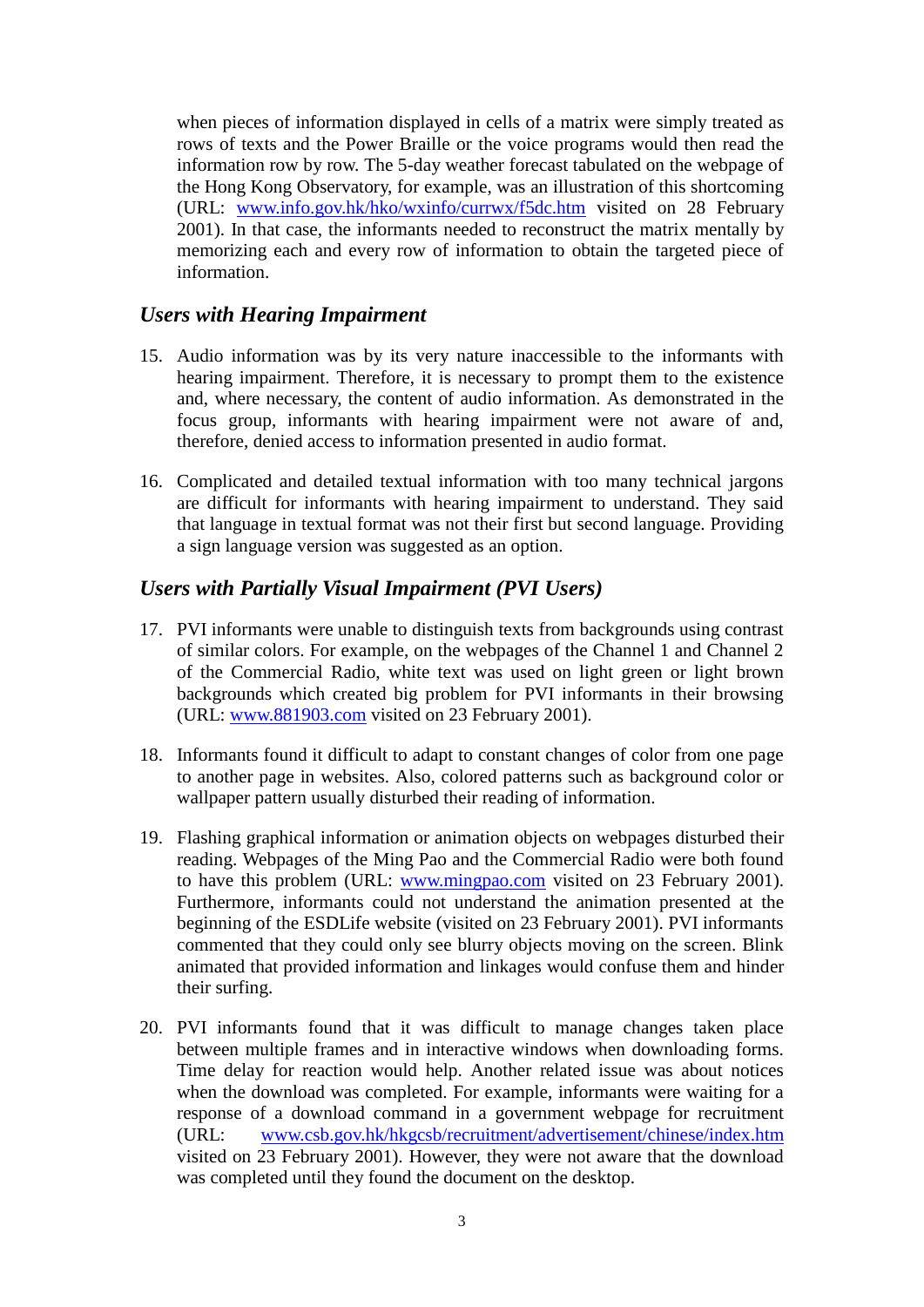21. Style and colour of webpages, icons for linkages and scrolling methods should be more standardized, obvious and easy to follow. Information should be indexed properly to reduce their time and effort in going back and forth among consecutive pages. (URL: [www.mpgoldenet.com/index2.htm](http://www.mpgoldenet.com/index2.htm) and [www.881903.com](http://www.881903.com/) visited on 23 February 2001)

### *Physically Handicapped Users (PH Users)*

- 22. PH informants on wheelchairs could not move close to the monitor. Therefore, appropriate resolution and character spacing would help them read information on the screen.
- 23. Small and inconspicuously located icons or buttons required more time and effort of PH informants to place the mouse pointer on.
- 24. Extra advertisement windows or offers of complimentary browsing tools (such as media player for multi-media information) required extra effort of PH informants to get access to the targeted information directly (URL: [www.rthk.org.hk](http://www.rthk.org.hk/) visited on 17 April 2001).
- 25. Unnecessary steps involved in downloading files, poor arrangement of these steps, poor operation logic of browsing procedure (URL: [www.esdlife.com](http://www.esdlife.com/) visited on 17 April 2001) and inconsistent positioning of buttons required extra effort of the informants. On the ESDLife website, for example, a spastic informant was required to click a button to acknowledge the opening statement of the first webpage. He needed to struggle hard to move the mouse pointer on the button.
- 26. Informants expressed that because their finger motion was limited, they would try to minimize chances of clicking the wrong links to avoid repeated actions. Therefore, graphical links and flashing objects should have their objective and destiny stated clearly so that PH users would not go to sites that they did not intend to visit.
- 27. Bookmarks/My Faviourites are helpful because those features could reduce PH users' effort in typing website addresses.

#### *Mentally Handicapped Users (MH Users)*

- 28. MH informants coped better with familiar contents and formats. Simple and consistent design would help them surf the web.
- 29. Graphical objects and animation could be used as stimuli. In displaying information, sound/voice, rather than words, was found to be a better medium for MH informants to comprehend the meaning.
- 30. As they generally had shorter memory, links requiring good memory would not be manageable. Interactive design would help them retrieve information from their memory.
- 31. Large volume of complicated and poorly arranged information such as long list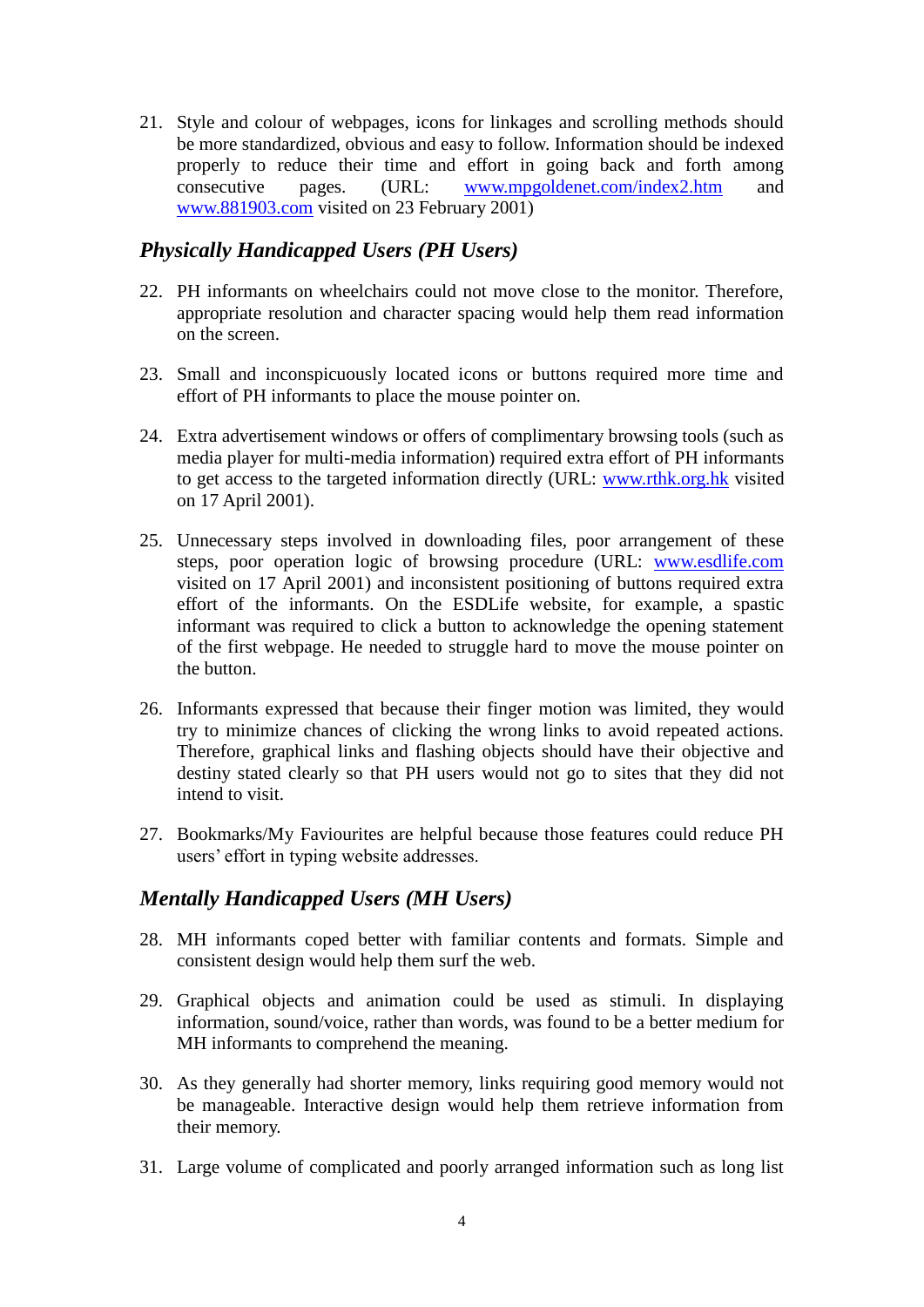of index categories or icons in one single webpage would confuse them in searching for targeted information.

### **Conclusion**

- 32. As websites visited for this research were very limited, obviously, access problems identified as outlined are not exhaustive. However, they suffice to illustrate the major issues that webpage designers should be aware of when designing webpages.
- 33. In reviewing the access problems, due to the diverse needs of persons with disabilities in accessing to Internet information and services, it may lead to an impression that needs are contradictory. An example for this is how to balance the use of text and graphic objects where text is found to be helpful for blind users and graphic objects for people with intellectual disability. Despite of this, it is still clearly revealed from the research that **an approach of consistent and simple style** in designing web content will enhance accessibility for persons with disabilities.
- 34. As outlined previously, many of the web obstacles for users with disabilities can be removed conveniently by some fine-tuning or compensating strategies. For example, adding alt-text descriptions for graphical objects enable blind users to read more effectively via technical aides; good color contrast can compensate for the visual deficiency for the partially visual impaired users. Similarly, enlarging fonts or icons can solve one of the accessibility problems encountered by the physically handicapped users.
- 35. Some accessibility problems, however, cannot be handled merely with compensation or remedial strategies. For the users with hearing impairment or the blind users, for example, webpage designers must try to understand their particular web surfing experience in a more holistic way so that web content is designed in a way that users with disability could equally access.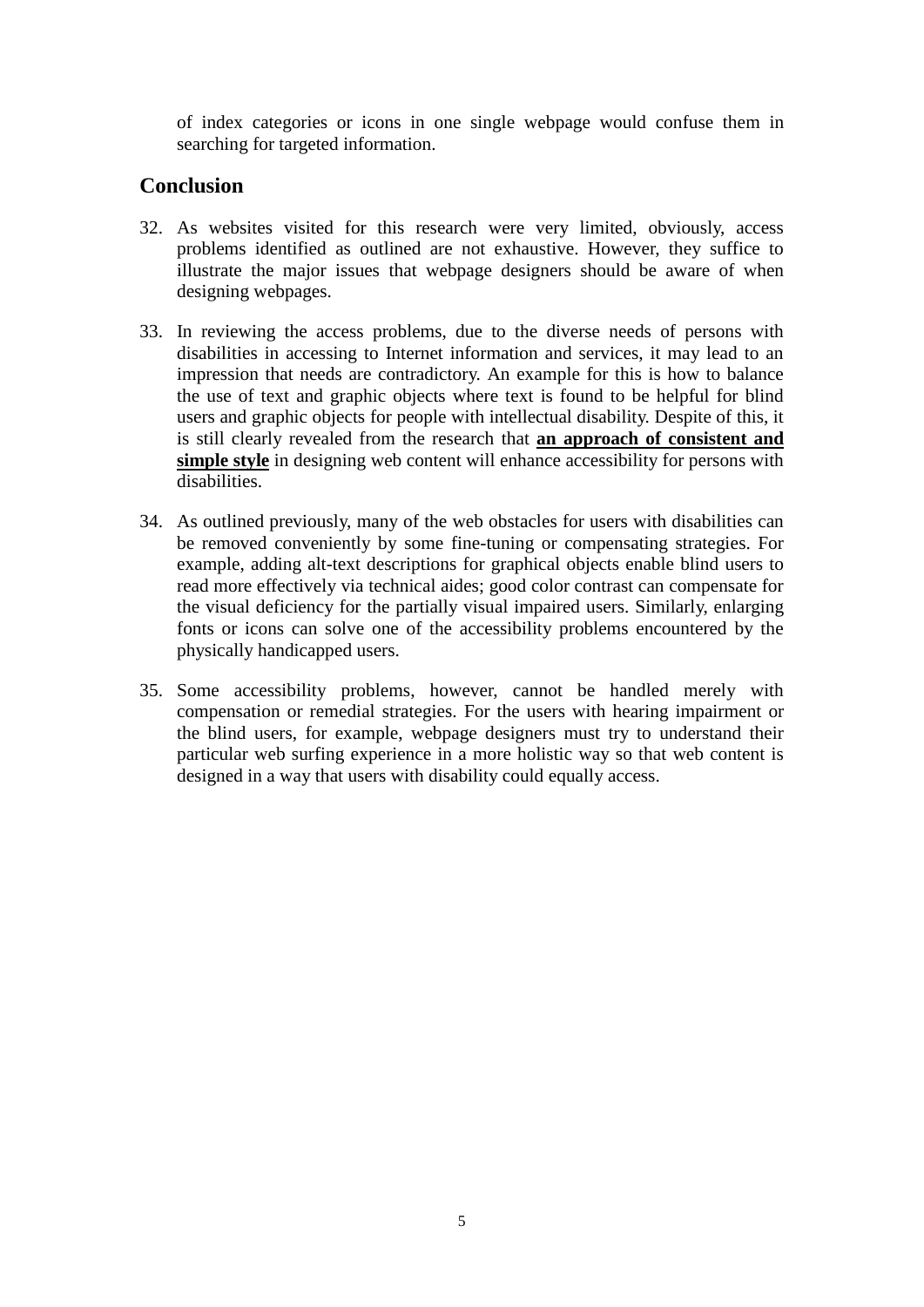#### **List of Websites that Informants Found Difficult to Access**

- 1. [www.881903.com/main/mainpage](http://www.881903.com/) visited on 23 February 2001
- 2. [www.mingpao.com](http://www.mingpao.com/) visited on 23 February 2001
- 3. [www.csb.gov.hk/hkgcsb/recruitment/advertisement/chinese/index.htm](http://www.csb.gov.hk/hkgcsb/chin_ver/cindex.htm) visited on 23 February 2001
- 4. [www.mpgoldenet.com/index2.htm](http://www.mpgoldenet.com/index2.htm) visited on 23 February 2001
- 5. [www.info.gov.hk/hko/wxinfo/currwx/f5dc.htm](http://www.info.gov.hk/hko/wxinfo/currwx/f5dc.htm) visited on 28 February 2001
- 6. [www.esdlife.com/chi/default.asp](ww.esdlife.come.hk) visited on 13 March 2001
- 7. [www.esdlife.come/chi/goto.asp?url=www.lcsd.gov.hk/CE/Library/c\\_index.htm](http://www.esdlife.come/chi/goto.asp?url=www.lcsd.gov.hk/CE/Library/c_index.htm) visited on 29 March 2001
- 8. [tvcity.tvb.com/index.html](http://www.tvcity.tvb.com/index.html) visited on 3 April 2001
- 9. [www.hkatv.com/game](http://www.hkatv.com/game) visited on 3 April 2001
- 10. [www.rthk.org.hk](http://www.rthk.org.hk/) visited on 17 April 2001
- 11. [www.esdlife.com/chi/t\\_n\\_c.asp](http://www.esdlife.com/chi/t_n_c.asp) visited on 17 April 2001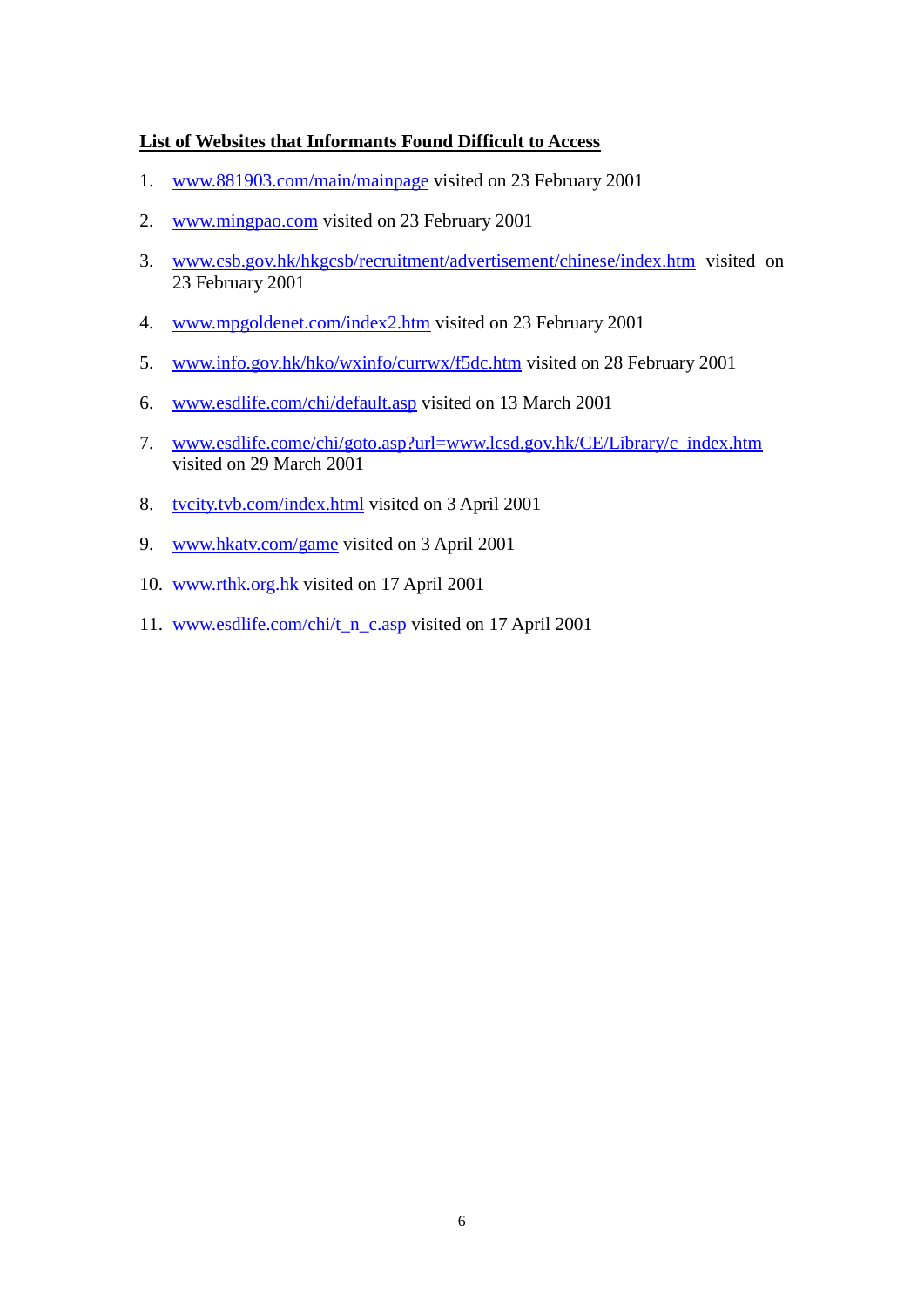|                                               |                    | <b>Personal Profile</b> |                                  |                                      |                  |  |                         |  |                             |
|-----------------------------------------------|--------------------|-------------------------|----------------------------------|--------------------------------------|------------------|--|-------------------------|--|-----------------------------|
| <b>Type of Disability</b><br><b>Informant</b> |                    |                         | <b>Information on Disability</b> | <b>Information about surfing web</b> |                  |  |                         |  | <b>Other</b>                |
|                                               |                    |                         |                                  | <b>Yrs since first</b>               | <b>Frequency</b> |  | <b>Assistive device</b> |  |                             |
|                                               |                    |                         |                                  | use Internet                         |                  |  |                         |  |                             |
| <b>Blind</b>                                  | Informant L        |                         | Since birth                      | 1 year                               | Once every 2     |  | <b>Power Braille</b>    |  | Frequency restricted due    |
|                                               |                    |                         |                                  |                                      | weeks            |  | ASAB <sub>98</sub>      |  | to lack of assistive device |
|                                               | Informant N        |                         | Since birth                      | 5 years                              | Daily            |  | <b>Power Braille</b>    |  |                             |
|                                               |                    |                         |                                  |                                      |                  |  | Talk                    |  |                             |
|                                               |                    |                         |                                  |                                      |                  |  | Jaws & ASAB 98          |  |                             |
|                                               | <b>Informant P</b> |                         | Since birth                      | 3 months                             | Once every 2     |  | <b>Power Braille</b>    |  | Frequency restricted due    |
|                                               |                    |                         |                                  |                                      | weeks            |  | ASAB <sub>98</sub>      |  | to lack of assistive device |
|                                               |                    |                         |                                  |                                      |                  |  |                         |  | at home                     |
|                                               | Informant X        |                         | Since birth                      | 3 years                              | Once a week      |  | <b>Power Braille</b>    |  | Frequency restricted due    |
|                                               |                    |                         |                                  |                                      |                  |  | Jaws & ASAB 98          |  | to lack of assistive device |
|                                               | Informant Z        |                         | Since a few years ago            | 2 months                             | Twice a week     |  | <b>Power Braille</b>    |  |                             |
|                                               |                    |                         |                                  |                                      |                  |  | Jaws & ASAB 98          |  |                             |
| <b>Hearing Impaired</b>                       | Informant A        |                         | No hearing, could not            | Unknown                              | 5 times/week     |  | N <sub>o</sub>          |  |                             |
|                                               |                    |                         | speak                            |                                      |                  |  |                         |  |                             |
|                                               | <b>Informant B</b> |                         | Able to utter a few              | Unknown                              | Daily            |  | N <sub>o</sub>          |  |                             |
|                                               |                    |                         | words                            |                                      |                  |  |                         |  |                             |
|                                               | Informant C        |                         | No hearing, could not            | 2-3 years                            | $2-3$ times/     |  | N <sub>o</sub>          |  |                             |
|                                               |                    |                         | speak                            |                                      | week             |  |                         |  |                             |
| Partial Visual                                | Informant D        |                         | Low vision after head            | 2-3 years                            | $1-2 \times$     |  | N <sub>o</sub>          |  |                             |
| Impaired                                      |                    |                         | injury in primary school         |                                      | week             |  |                         |  |                             |
|                                               | Informant G        |                         | Low vision since birth           | 2-3 years                            | Daily            |  | Magnifier               |  |                             |
|                                               | Informant S        |                         | Low vision since birth           | Less than                            | 1 every 2        |  | <b>Zoom Text</b>        |  |                             |
|                                               |                    |                         |                                  | 1 year                               | weeks            |  |                         |  |                             |
|                                               | <b>Informant Y</b> |                         | Low vision since birth           | 2-3 years                            | $1$ every $2-3$  |  | <b>Zoom Text</b>        |  |                             |
|                                               |                    |                         |                                  |                                      | weeks            |  |                         |  |                             |

# **Table 1: Profile of Individual Informants Participating in this Research**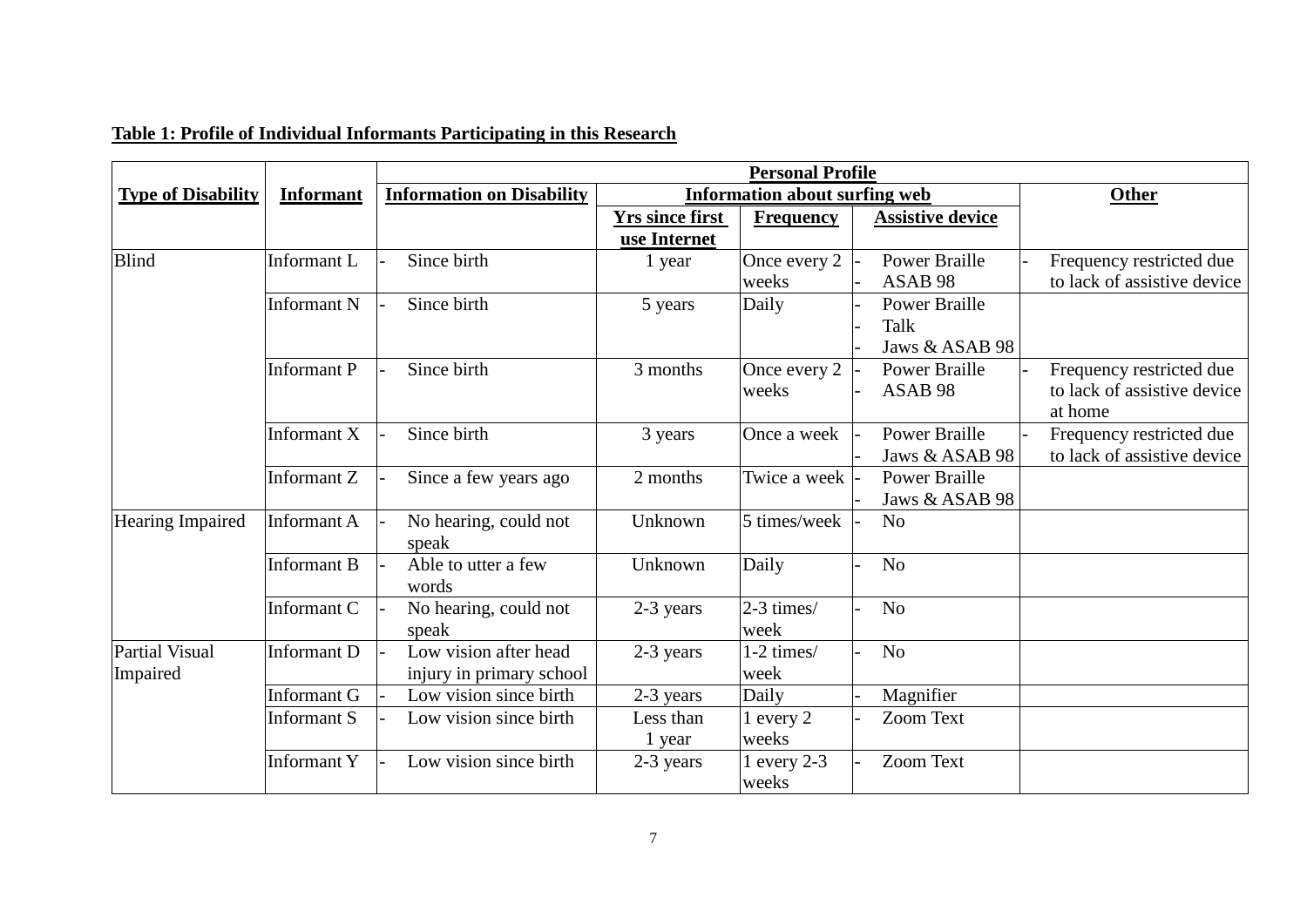|                           |                  | <b>Personal Profile</b>          |                        |                                      |                         |                         |  |
|---------------------------|------------------|----------------------------------|------------------------|--------------------------------------|-------------------------|-------------------------|--|
| <b>Type of Disability</b> | <b>Informant</b> | <b>Information on Disability</b> |                        | <b>Information about surfing web</b> | <b>Other</b>            |                         |  |
|                           |                  |                                  | <b>Yrs since first</b> | <b>Frequency</b>                     | <b>Assistive device</b> |                         |  |
|                           |                  |                                  | using Internet         |                                      |                         |                         |  |
| Physical Handicap         | Informant H      | Spasm                            | 3 years                | Daily                                | No                      |                         |  |
|                           |                  | Wheelchair user                  |                        |                                      |                         |                         |  |
|                           |                  | Could not speak                  |                        |                                      |                         |                         |  |
|                           | Informant M      | Could use few fingers            | About half year        | Daily                                | A special plastic       |                         |  |
|                           |                  | only and has difficulties        |                        |                                      | keyboard cover          |                         |  |
|                           |                  | to punch keys and use            |                        |                                      | for key punching        |                         |  |
|                           |                  | mouse                            |                        |                                      |                         |                         |  |
|                           |                  | Wheelchair user                  |                        |                                      |                         |                         |  |
| <b>Mental Handicap</b>    | Informant K      | Severe grade mental              | Around 1 year          | Occasionally                         | <b>Touch Screen</b>     | Keen on using PC        |  |
|                           |                  | handicap                         |                        |                                      | Device                  |                         |  |
|                           |                  | Word repertoire                  |                        |                                      |                         |                         |  |
|                           |                  | equivalent to P1                 |                        |                                      |                         |                         |  |
|                           | Informant W      | Severe grade mental              | Around 1 year          | Occasionally                         | <b>Touch Screen</b>     | Keen on using PC        |  |
|                           |                  | handicap                         |                        |                                      | Device                  |                         |  |
|                           |                  | Intellectual ability             |                        |                                      |                         |                         |  |
|                           |                  | deteriorating                    |                        |                                      |                         |                         |  |
|                           | Informant E      | Severe grade mental              | Around 1 year          | Occasionally                         | <b>Touch Screen</b>     | Keen on using PC        |  |
|                           |                  | handicap                         |                        |                                      | Device                  |                         |  |
|                           |                  | Some physical handicap           |                        |                                      |                         |                         |  |
|                           | Informant T      | Mild grade mental                | More than 1 year Daily |                                      | N <sub>o</sub>          | Able to express himself |  |
|                           |                  | handicap                         |                        |                                      |                         | verbally                |  |
|                           |                  | Poor memory                      |                        |                                      |                         |                         |  |